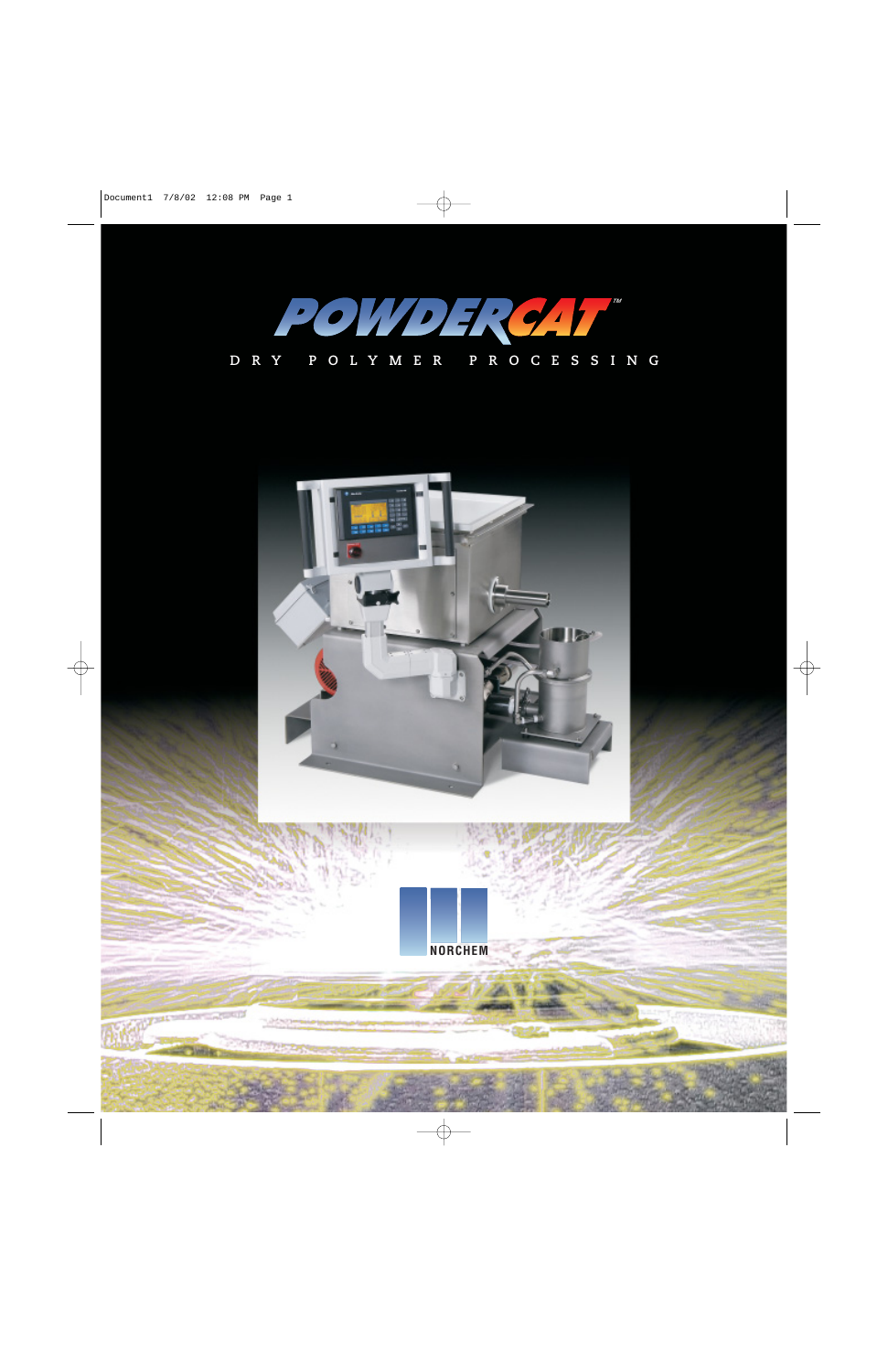

Dry polymer daily capacities are based on polymer hydration time of 50 minutes. This process model achieves 24 complete cycles within a 24 hour day. Lengthening mix times will decrease daily dry polymer capacities. Factors affecting polymer solubility (mix time) are dry polymer characteristics (molecular weight/ charge density), dilution water quality/ temperature, and polymer particle morphology/rheology.

Norchem will provide specifications on custom storage and handling designs such as silos and pneumatic transfer installations as designated by the plant requirements. Contact our engineering department for more assistance.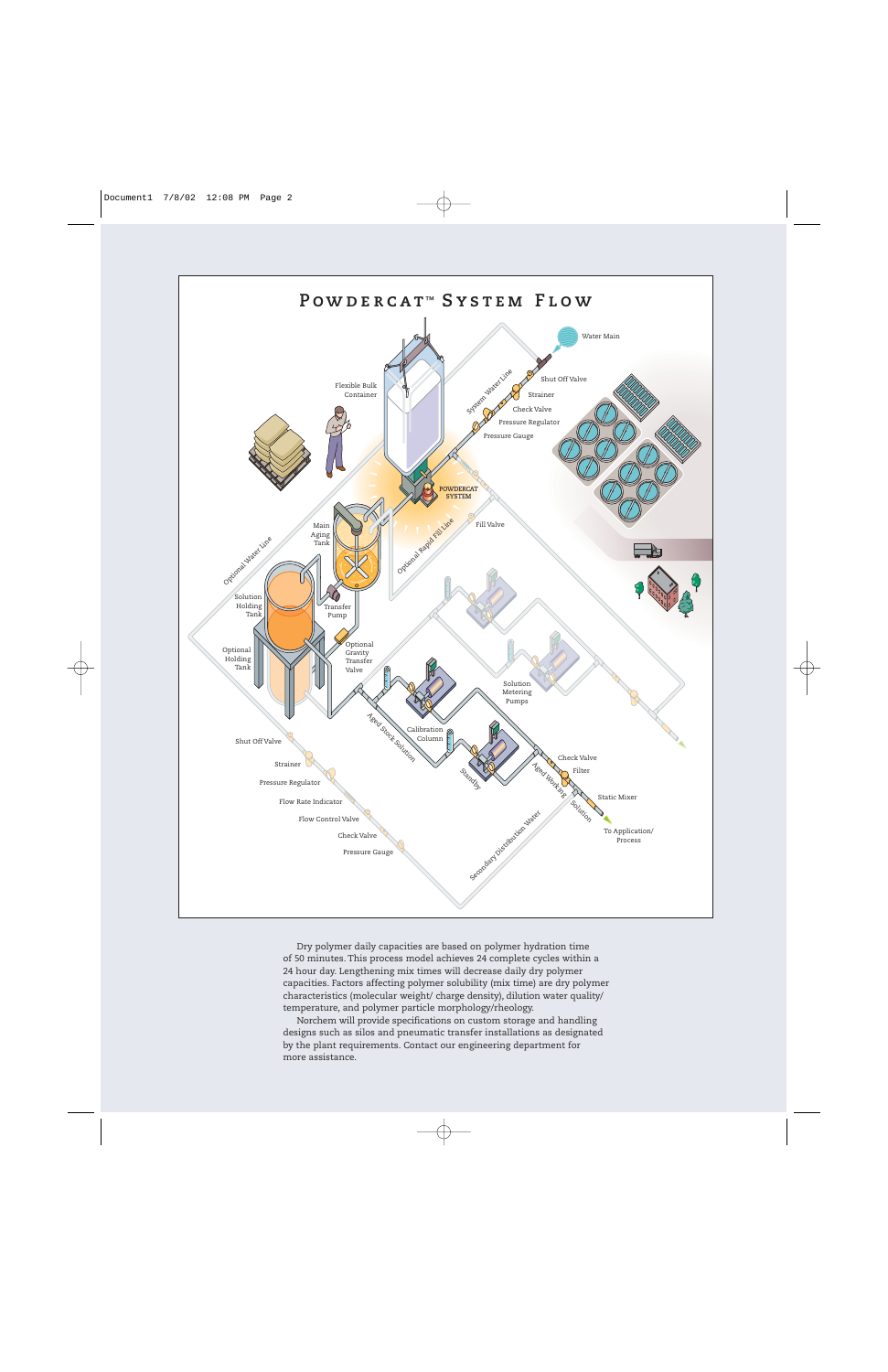

**DRY POLYMER PROCESSING**



Powdercat Model NP 250

Norchem Industries is a leader in polymer processing and a prime supplier of chemical preparation and delivery equipment. We specialize in the design and manufacture of both liquid and dry polymer processing as well as control systems for industrial groups including chemical processing, coal preparation, mining, mineral recovery, petroleum refining, petrochemicals, plastics, pulp and paper, steel, textiles, water treatment, and wastewater management.

The Norchem Powdercat™combines high-impact mixing with highvelocity hydraulic processing to deliver the very highest quality of aqueous

polymer solution. Whether you use granular, flake, bead, super-fine dry polymer powder, or optional liquid polymer, the Powdercat's multi-stage processing module provides maximum particle separation and wetting to produce the highest quality polymer solution





The polymer processing module utilizes a high speed dispersing assembly to accelerate polymer particles for consistent and discrete wetting

#### **Features**

- **• Prepares 10 to 4000 lbs./day of dry polymer product**
- **Wets, disperses and delivers precise concentrations of 0.1 to 1.0%, weight-on-weight or higher**
- **Processes all dry polymers at wetting rates from 0.1 to 30 lbs./minute**
- **• Mix tank fill rates from 30 to 300 gallons/minute**
- **• Delivers 3 to 20 times more dry polymer than comparable systems**
- **• Eliminates difficult dispersion problems through high-energy particle separation and wetting**
- **• Induced air scrubbing controls and suppresses dust**
- **• Compatible with all commercially available dry polymer products**
- **• Eliminates wetting interface buildup**
- **• Eliminates the need for air blowers, dry air purge systems, special transport devices, dust collection systems, and other unnecessary suppression handling equipment**
- **• Easily scales to accommodate increased demands**
- **• Especially suited for expanding plants and mills**
- **Dramatically extends the system's useful life**
- **• Requires no routine maintenance**
- **• Cost effective and time saving**



The backlit LCD interface panel offers concise graphics and helpful information on the operation and setup of the Powdercat System

Extended wetting capabilities make processing a broad range of polymer particle sizes (20 to 400 mesh) in the Powdercat System – a practical alternative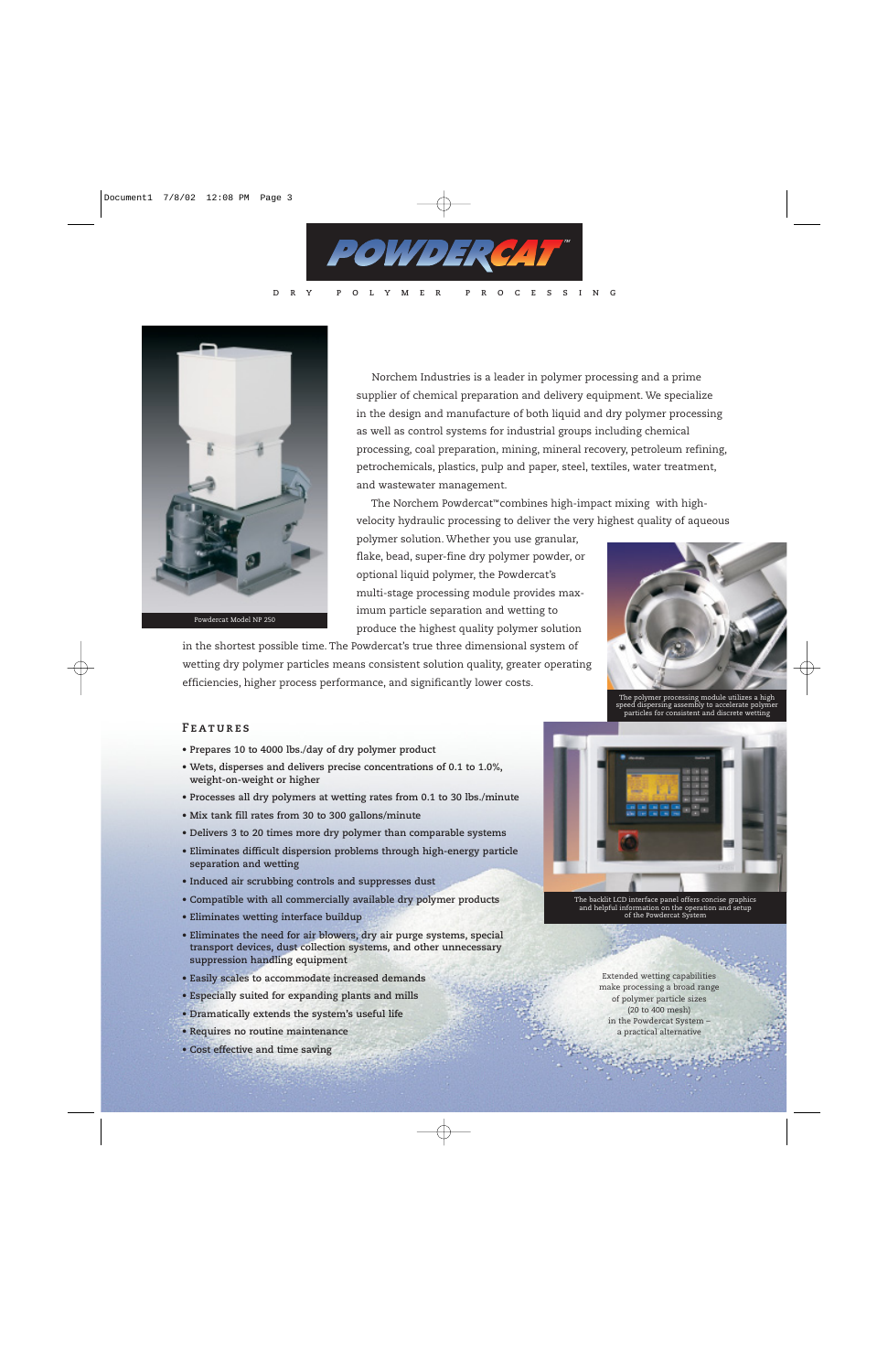# **Powde rcat ™ NP 4000 Series**



Injection Port

Level Sensor (Not shown)

#### **Dry/Liquid Polymer Capability**

The versatile Powdercat System allows the operator the choice of feeding either liquid or dry polymer with the touch of a button. The *patented* NORCHEM polymer processing hydraulic circuit rapidly mixes and/or activates a broad spectrum of liquid emulsions, dispersions, and Mannich solution polymers in concentration ranges from 0.1 to 5.0 %.

The liquid polymer is injected directly into the Powdercat processing circuit and then delivered to the mix tank for aging. No additional agitation or mixing is required. Concentration adjustments are easily accessed from the LCD interface panel, and the *exclusive* NORCHEM optical low polymer flow alarm alerts the operator to an out-of-spec batch condition. Three choices of polymer pumps are available: Diaphragm, Rotary Gear, and Progressive Cavity.

### **Powde rcat ™ Dry Polymer**

**Single Bag Loading Hopper** Powdercat Single Bag Loading Hoppers provide a safe and convenient way to handle one cubic foot polymer shipping bags. The loading door opens to a horizontal position for bag attachment. The optional bag splitter allows the operator to empty polymer contents when loading door is securely closed, eliminating dusting. Available in 1–7 cubic feet storage configurations.

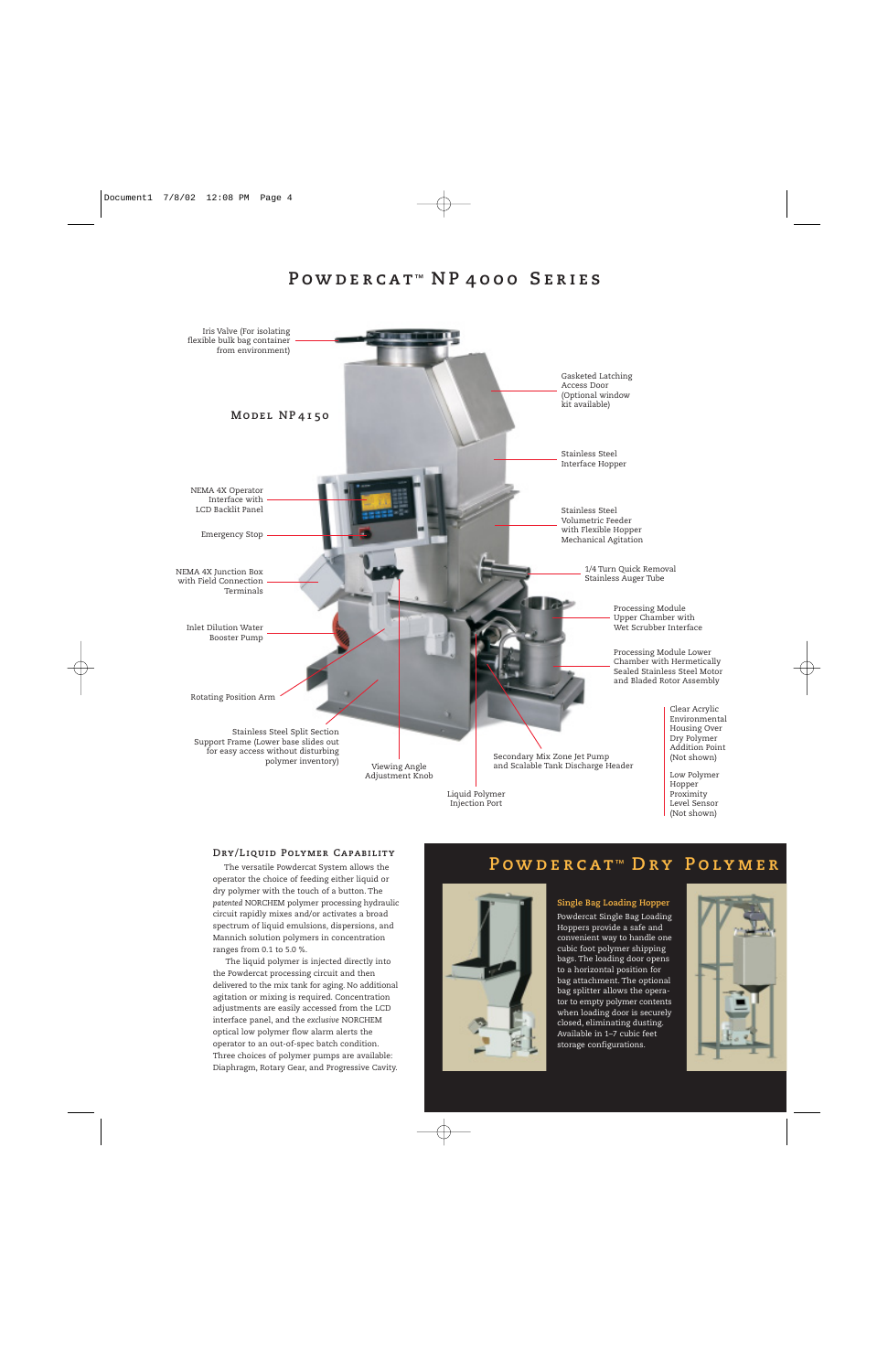## **POWDERCAT™ PROCESSING MODULE**

#### **Aqueous Dispersion Process**

The Powdercat features a modular design which includes the Powdercat (Polymer) Processing Module, control panel, volumetric feeder, and hermetically sealed bladed rotor assembly. All are maintenance free and built for easy access and serviceability.

- A continuous stream of water forms an annular wetting zone around the dry/liquid interface.
- A powerful "burst" rapidly accelerates dry polymer particles, at maximum separation, through the annular wetting zone interface.
- Each particle is instantaneously surrounded and penetrated by water, upon impact, resulting in the most complete dispersion achievable.
- High-impact dispersion creates an induced air flow that eliminates the need for blowers, pumps, transport devices, and additional dust suppression or collection systems.
- The induced air flow scrubber traps polymer dust particles in the Powdercat Processing Module, achieving 100% capture and wetting of even the finest dry polymer products.
- The Processing Module motor is an all-stainless, hermetically sealed design, ensuring reliable, maintenance-free service, and unparalleled longevity.

#### **High Impact Polymer Dispersion**

It takes a powerful force to reliably produce the highest quality polymer solution for water, process, and waste water treatment. With Norchem's Powdercat you'll immediately see the difference.

- Greater Process Efficacy
- Reduced Operating Costs
- Efficient Polymer Usage
- No Maintenance Burdens
- Scales to Growing Process Demands



# **POWDERCAT<sup>™</sup> DRY POLYMER HANDLING**

**Supersack Frame and Hoist**

Powdercat bulk bag frames are an easier, faster and more cost effective way of handling polymers in flexible semi-bulk containers. The easy loading bag frame is height adjustable to accommodate almost any size FBIC bags and can be provided with or without a power hoist. You can choose tall or short frames, each with adjustable legs, to match your application.



#### **Extension Hopper**

Powdercat Extension Hoppers add additional polymer storage capacity without external frames or supports. The hoppers are available in stainless steel or powder coated steel construction. Each hopper comes with a latching cover, which is gasketed to seal out the environment. Hopper capacities from 1 to 4.5 cubic feet are available.



#### **Supersack Power Lift**

Powdercat production is increased by minimizing handling time. This design requires less overhead clearance than conventional bag frames and eliminates the need for fork trucks and power hoists. The electrohydraulic operated system lifts, rotates and locks the FBIC bags over the polymer receiving hopper. The compact design uses a minimum of floor space compared to 4-post handling systems.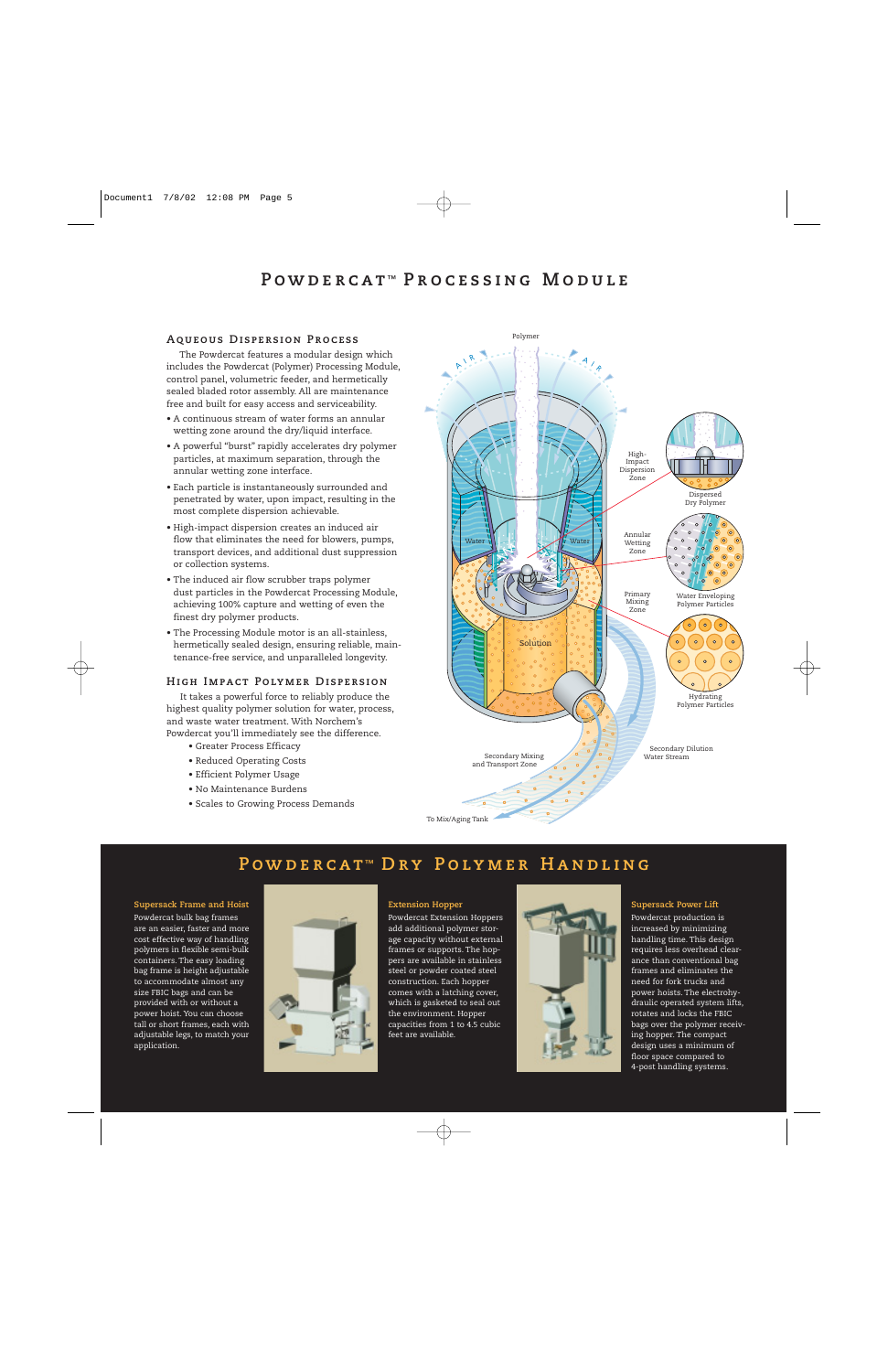

High speed photos depicting the bladed rotor at the moment of impact with cascading dry polymer stream. The increasing particle angular velocity imparted by the rotor, is rapidly intensified to over 3600 feet per minute – prompting frequent collisions and uniform polymer separation prior to wetting.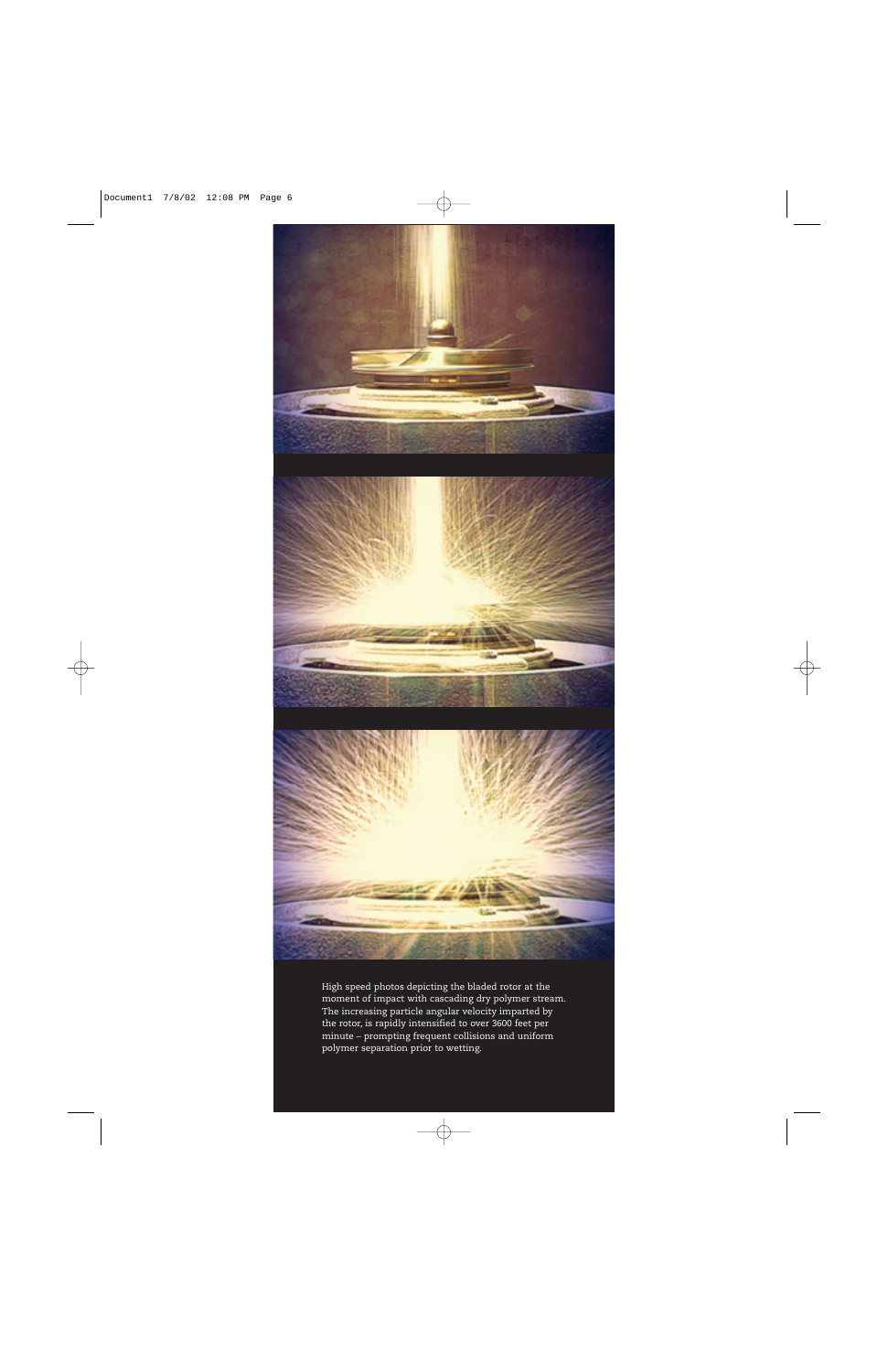